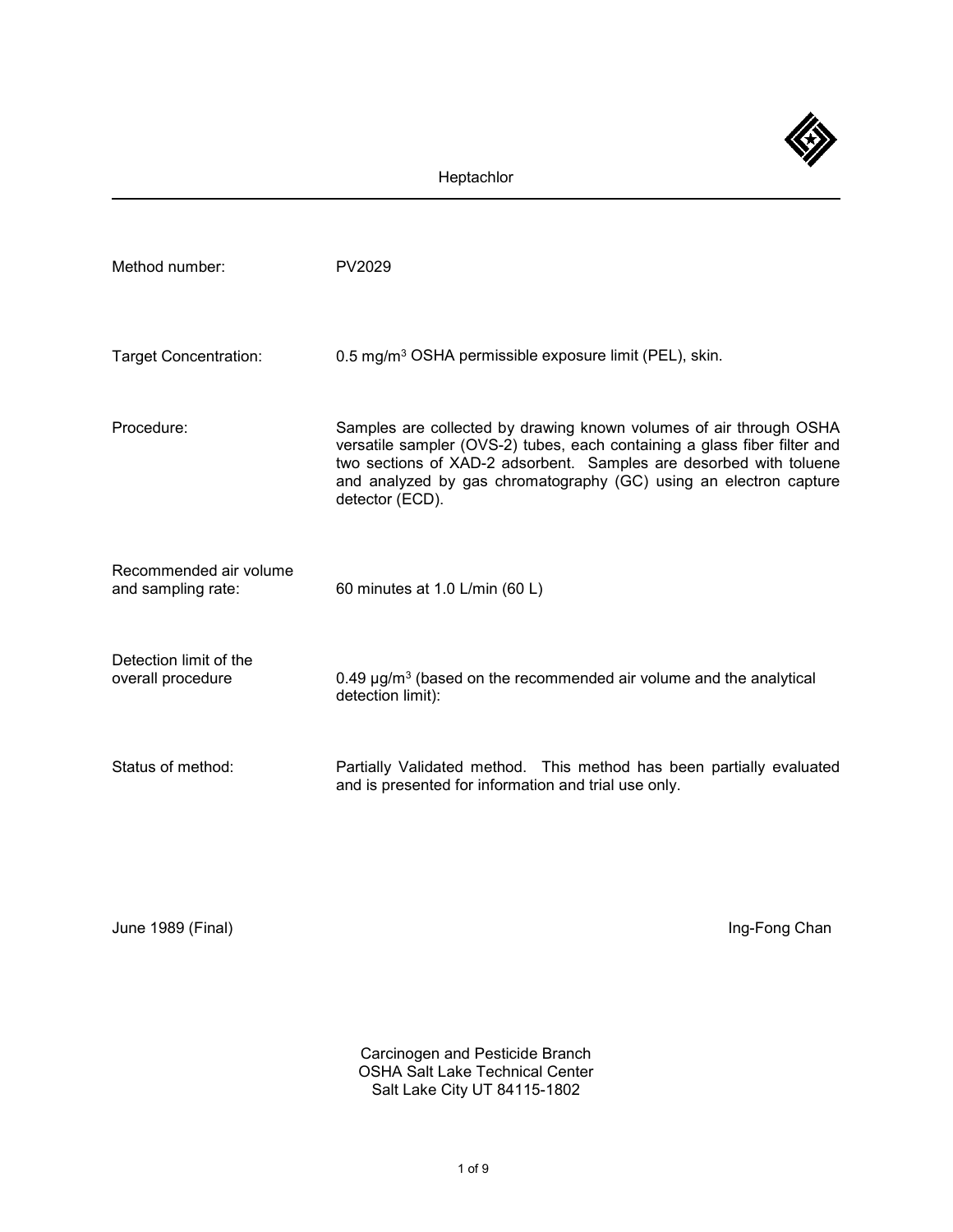## 1 General Discussion

## 1.1 Background

## 1.1.1 History of procedure

This evaluation was undertaken to determine the effectiveness of the OVS-2 tube as a sampling device for heptachlor. It follows the procedure developed for chlordane. (Ref. 5.1)

1.1.2 Toxic effects (This section is for information only and should not be taken as the basis of OSHA policy.)

Heptachlor has an acute oral LD<sub>50</sub> of 40-188 mg/kg and an acute dermal LD<sub>50</sub> of 119-<br>320 mg/kg for rats. (Ref. 5.2 to 5.4) Animal studies indicating clearly the  $(Ref. 5.2 to 5.4)$  Animal studies indicating clearly the carcinogenicity in mice and rats have been reported. (Ref. 5.2 to 5.4) Due to these and other factors, the ACGIH has set a threshold limit value (TLV) of 0.5 mg/m<sup>3</sup> for heptachlor with a skin notation. (Ref. 5.4) This level has also been adopted as the OSHA PEL.

1.1.3 Potential workplace exposure

Heptachlor is used as an insecticide. In the United States, a total of 2.3 million kg of heptachlor was produced in 1980. (Ref. 5.2) No information could be found on the number of workers exposed to heptachlor.

1.1.4 Physical properties (Ref. 5.2 to 5.6)

| CAS number:        | 76-44-8                                                                                                                                                                                                                                                                                                                                                                                                                                                                                                                                                                                                |
|--------------------|--------------------------------------------------------------------------------------------------------------------------------------------------------------------------------------------------------------------------------------------------------------------------------------------------------------------------------------------------------------------------------------------------------------------------------------------------------------------------------------------------------------------------------------------------------------------------------------------------------|
| IMIS number:       | 1369                                                                                                                                                                                                                                                                                                                                                                                                                                                                                                                                                                                                   |
| Molecular weight:  | 373.35                                                                                                                                                                                                                                                                                                                                                                                                                                                                                                                                                                                                 |
| Molecular formula: | $C_{10}H_5Cl_7$                                                                                                                                                                                                                                                                                                                                                                                                                                                                                                                                                                                        |
| Boiling point:     | $135 - 145$ °C                                                                                                                                                                                                                                                                                                                                                                                                                                                                                                                                                                                         |
| Solubility:        | Practically insoluble in water (0.056 mg/L), soluble in ethanol<br>$(4.5 g/100 mL)$ , xylene $(102 g/100 mL)$ , carbon tetrachloride $(112 g)$<br>$g/100$ mL), acetone (75 $g/100$ mL) and benzene (106 $g/mL$ ).                                                                                                                                                                                                                                                                                                                                                                                      |
| Chemical name:     | 1,4,5,6,7,8,8-Heptachloro-3a,4,7,7a-tetrahydro-4,7-methano-IH-<br>indene                                                                                                                                                                                                                                                                                                                                                                                                                                                                                                                               |
| Synonyms:          | 3-Chlorochlordene; 3,4,5,6,7,8,8a-heptachlorodicyclo-<br>pentadiene; 1,4,5,6,7,8,8-heptachloro-3a,4,7,7a-tetrahydro-4,7-<br>endomethanoindene; 1,4,5,6,7,8,8-heptachloro-3a,4,7,7a-<br>tetrahydro-4,7-methanoindene; 1(3a),4,5,6,7,8,8-heptachloro-<br>3a(1),4,7,7a-tetrahydro-4,7-methanoindene; 3a,4,5,6,7,8,8-<br>heptachloro-3a,4,7,7a-tetrahydro-4,7-methanoindene;<br>1,4,5,6,7,8,8-heptachloro-3a,4,7,7a-tetrahydro-4,7-<br>methyleneindene; 1,4,5,6,7,10,10-heptachloro-4,7,8,9-<br>tetrahydro-4,7-methyleneindene; 1,4,5,6,7,10,10-heptachloro-<br>4,7,8,9-tetrahydro-4,7-endomethyleneindene |
| Trade names:       | Aahepta; Agroceres; Drinox; E 3314; ENT 15,152; GPKh; H34;<br>Heptachlorane; Heptagran; Heptamul; Rhodiachlor; Velsicol 104                                                                                                                                                                                                                                                                                                                                                                                                                                                                            |
| Appearance:        | white, crystalline solid                                                                                                                                                                                                                                                                                                                                                                                                                                                                                                                                                                               |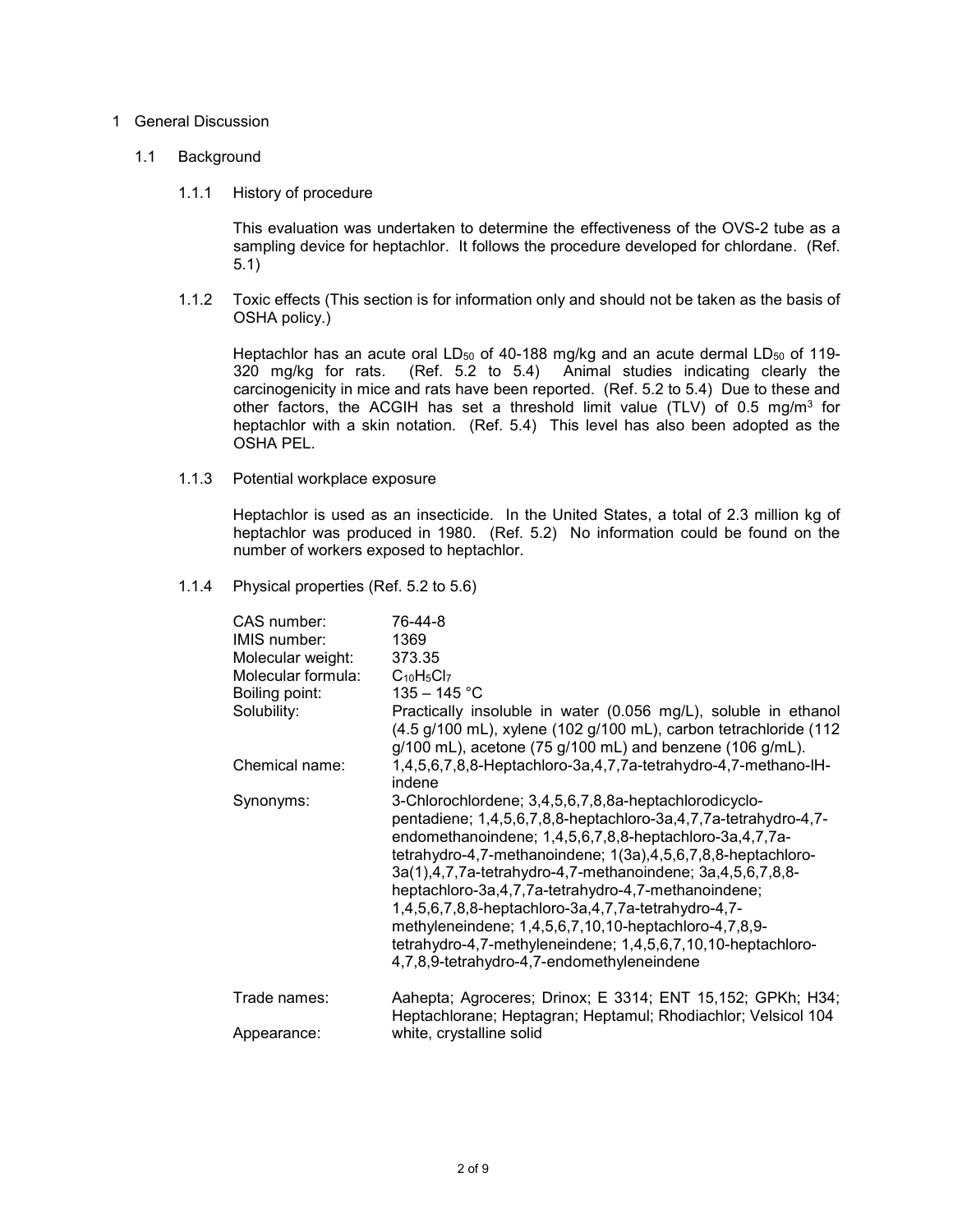Structure:



1.2 Limit defining parameters

The detection limit of the analytical procedure, including a 17:1 split ratio, is 0.43 pg per injection. This is the amount of analyte which will give a peak whose height is approximately five times the baseline noise.

- 2 Sampling Procedure
	- 2.1 Apparatus
		- 2.1.1 A personal sampling pump that can be calibrated to within ±5% of the recommended flow rate with the sampling device in line.
		- 2.1.2 OVS-2 tubes, which are specially made 13-mm o.d. glass tubes that are tapered to 6 mm o.d., packed with a 140 mg backup section, a 270 mg sampling section of cleaned XAD-2 adsorbent, and a 13-mm diameter glass fiber filter. The backup section is retained by two foam plugs and the sampling section is between one foam plug and the glass fiber filter. The glass fiber filter is held next to the sampling section by a polytetrafluoroethylene (PTFE) retainer. (Figure 1.)
	- 2.2 Reagents

No sampling reagents are required.

- 2.3 Sampling technique
	- 2.3.1 Immediately before sampling, remove the plastic end caps from the OVS-2 tube.
	- 2.3.2 Attach the small end of the tube to the sampling pump with flexible tubing.
	- 2.3.3 Attach the tube vertically in the employee's breathing zone in such a manner that it does not impede work performance.
	- 2.3.4 After sampling for the appropriate time, remove the tube and seal with plastic caps.
	- 2.3.5 Wrap each sample end-to-end with a Form OSHA-21 seal.
	- 2.3.6 Record the air volume for each sample, and list any possible interference.
	- 2.3.7 Submit at least one blank for each set of samples. Handle the blank in the same manner as the samples, except no air is drawn through it.
	- 2.3.8 Submit bulk samples for analysis in a separate container. Limit the amount of bulk submitted to one gram or one ml. Do not ship them with air samples.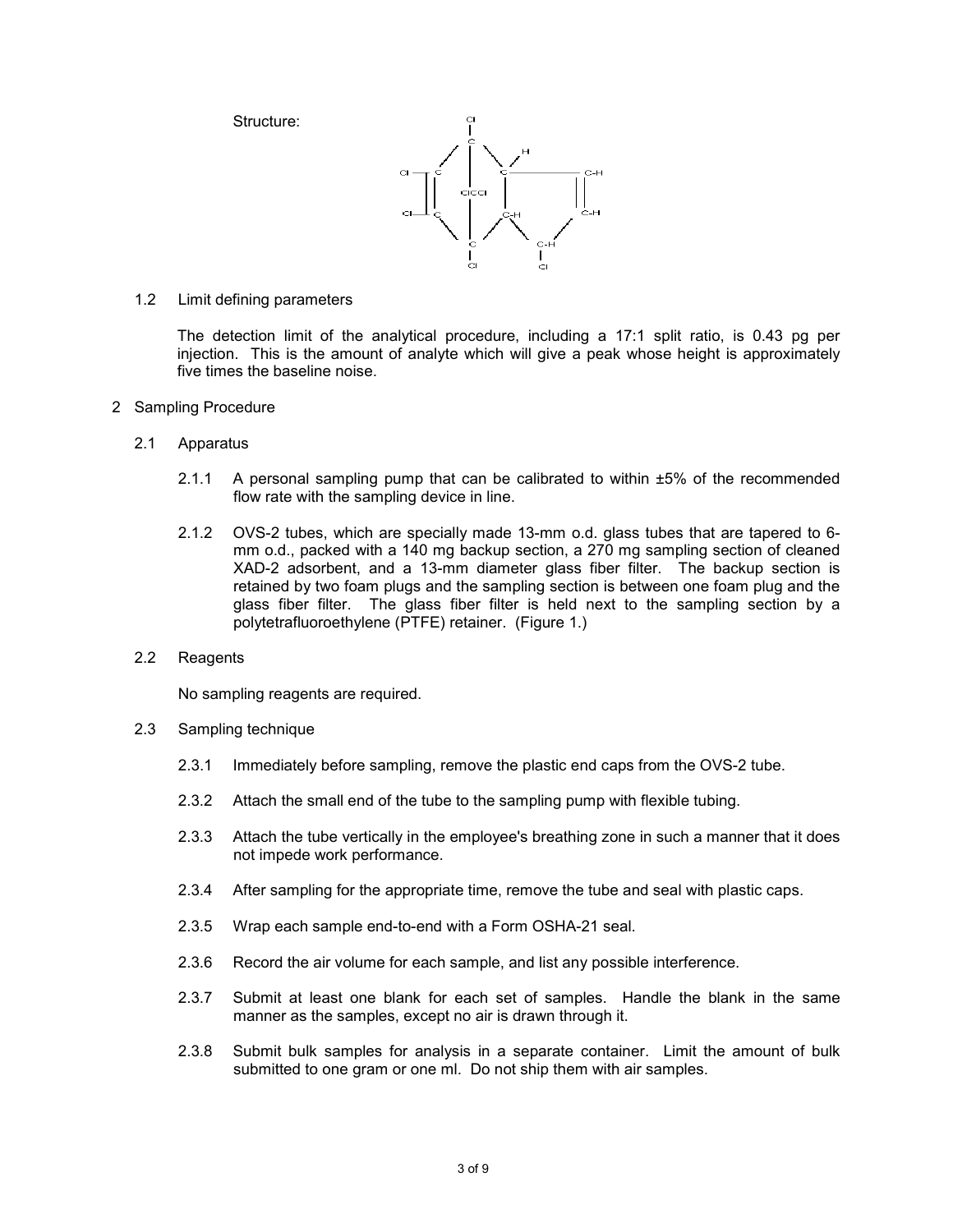## 2.4 Desorption efficiency (glass fiber filter and XAD-2 adsorbent)

Fifteen vials, each containing a 13-mm glass fiber filter and 270 mg of XAD-2 adsorbent, were each liquid spiked on the glass fiber filter with a 2.95 mg/mL solution of heptachlor. The first five filters were each spiked with 5  $\mu$ L (.5× PEL) of the solution. The second five were each spiked with 10  $\mu$ L (1× PEL) and the remaining five were each spiked with 20  $\mu$ L (2× PEL) of the solution. These vials were allowed to sit overnight at ambient temperature, desorbed with 4.0 mL of toluene, shaken for 30 min and then analyzed as in Section 3. The results are listed in Table 2.4.

| Table 2.4<br><b>Desorption Efficiency</b> |        |       |           |
|-------------------------------------------|--------|-------|-----------|
| sample                                    | μg     | μg    | %         |
| #                                         | spiked | found | recovered |
| D1                                        | 14.80  | 14.12 | 95.4      |
| D <sub>2</sub>                            | 14.80  | 15.05 | 101.7     |
| D3                                        | 14.80  | 13.84 | 93.5      |
| D4                                        | 14.80  | 14.77 | 99.8      |
| D5                                        | 14.80  | 15.88 | 107.3     |
| D6                                        | 29.50  | 29.50 | 100.0     |
| D7                                        | 29.50  | 30.78 | 104.3     |
| D8                                        | 29.50  | 30.48 | 103.3     |
| D9                                        | 29.50  | 30.58 | 103.7     |
| D10                                       | 29.50  | 30.83 | 104.5     |
| D11                                       | 59.00  | 58.30 | 98.8      |
| D12                                       | 59.00  | 58.86 | 99.8      |
| D13                                       | 59.00  | 58.73 | 99.5      |
| D14                                       | 59.00  | 58.61 | 99.3      |
| D15                                       | 59.00  | 58.69 | 99.5      |

average of  $0.5x$  PEL =  $99.5\%$ average of 1x PEL = 103.2% average of 2x PEL = 99.4%

#### 2.5 Retention efficiency

Six OVS-2 tubes were each liquid spiked with 20 µL (2× PEL) of a 2.95 mg/mL solution of heptachlor in toluene. These were allowed to dry for 2 hours and then 60 L of humid air (~80% relative humidity) were drawn through each tube at 1 L/min. The tubes were stored overnight in a drawer at ambient temperature, desorbed with 4.0 mL of toluene, shaken for 30 min and then analyzed as in Section 3. The results are listed in Table 2.5.

| Table 2.5<br><b>Retention Efficiency</b> |        |       |           |
|------------------------------------------|--------|-------|-----------|
| sample                                   | μg     | μg    | %         |
| #                                        | spiked | found | recovered |
| R1                                       | 59.00  | 58.17 | 98.6      |
| R <sub>2</sub>                           | 59.00  | 57.02 | 96.6      |
| R3                                       | 59.00  | 58.77 | 99.6      |
| R4                                       | 59.00  | 58.57 | 99.3      |
| R5                                       | 59.00  | 58.07 | 98.4      |
| R6                                       | 59.00  | 59.21 | 100.4     |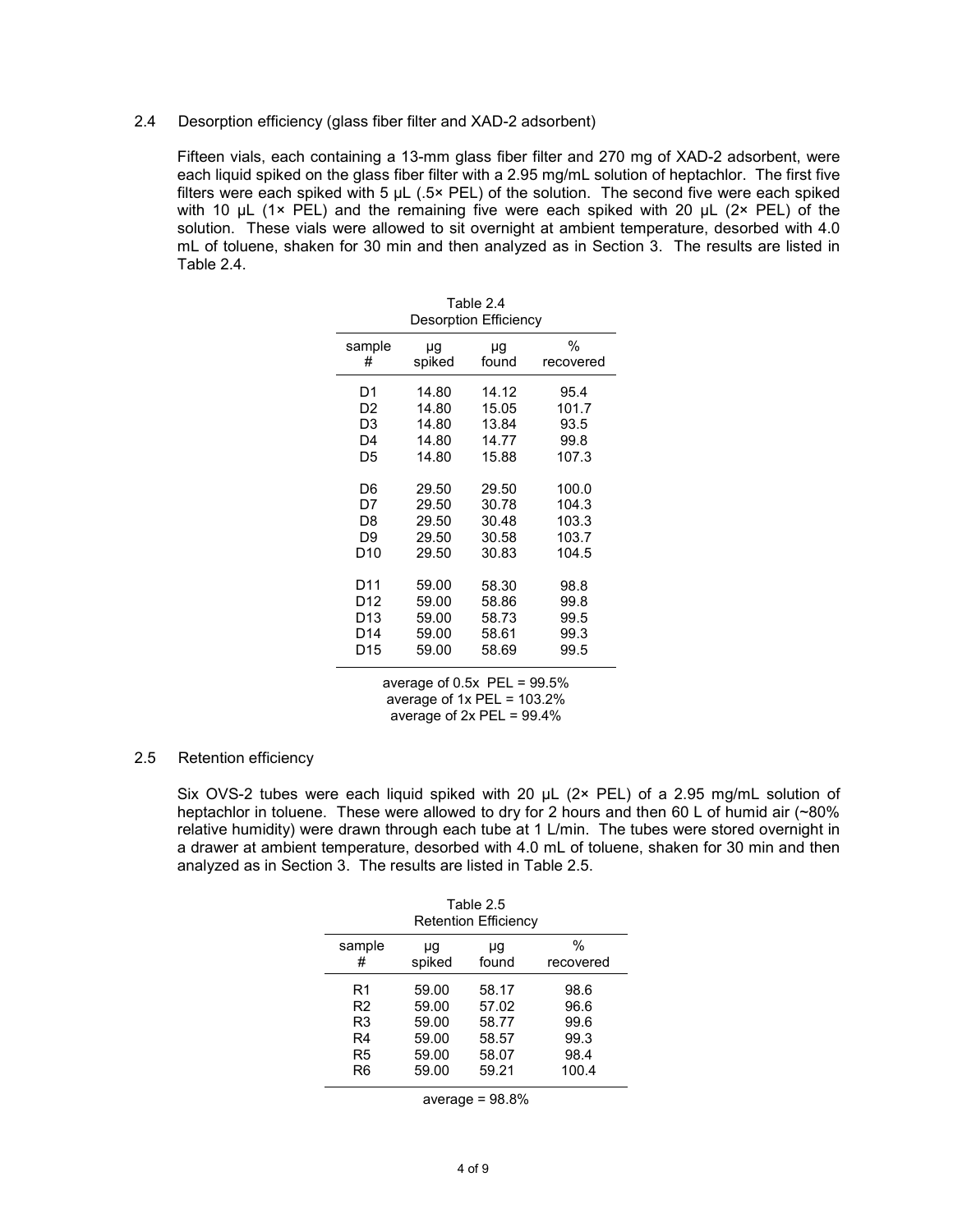# 2.6 Sample storage

Twenty-four OVS-2 tubes were each liquid spiked with 10 µL (1× PEL) of 2.95 mg/mL of heptachlor. These were allowed to dry for 2 hours and then 60 L of humid air (~80% relative humidity) were drawn through each tube at 1 L/min. Half of the tubes were stored in a drawer at ambient temperature, and the other half were stored in a freezer (-5 °C). They were extracted and analyzed as in Section 3. The results are given in Tables 2.6.1 and 2.6.2.

| TADI <del>E</del> 2.0. I<br>Sample Storage Ambient |        |       |           |
|----------------------------------------------------|--------|-------|-----------|
| days                                               | μg     | μg    | $\%$      |
| stored                                             | spiked | found | recovered |
| 0                                                  | 29.50  | 28.99 | 98.3      |
| 0                                                  | 29.50  | 28.99 | 98.3      |
| 0                                                  | 29.50  | 29.72 | 100.7     |
| 4                                                  | 29.50  | 26.32 | 89.2      |
| 4                                                  | 29.50  | 28.77 | 97.5      |
| 4                                                  | 29.50  | 29.53 | 100.1     |
| 7                                                  | 29.50  | 28.14 | 95.4      |
| 7                                                  | 29.50  | 29.06 | 98.5      |
| 7                                                  | 29.50  | 29.54 | 100.1     |
| 7                                                  | 29.50  | 28.77 | 97.5      |
| 7                                                  | 29.50  | 28.78 | 97.6      |
| 7                                                  | 29.50  | 29.88 | 101.3     |

 $Table 2.6.1$ 

average of 0 days =  $99.1\%$ average of 4 days = 95.6% average of 7 days = 98.4%

| Sample Storage Freezer (- 5 °C) |        |       |           |
|---------------------------------|--------|-------|-----------|
| days                            | μg     | μg    | $\%$      |
| stored                          | spiked | found | recovered |
| 0                               | 29.50  | 29.48 | 99.9      |
| 0                               | 29.50  | 28.09 | 95.2      |
| 0                               | 29.50  | 29.67 | 100.6     |
| 4                               | 29.50  | 27.53 | 93.3      |
| 4                               | 29.50  | 29.35 | 99.5      |
| 4                               | 29.50  | 25.47 | 86.3      |
| 7                               | 29.50  | 29.55 | 100.2     |
| 7                               | 29.50  | 29.93 | 101.5     |
| 7                               | 29.50  | 30.53 | 103.5     |
| 7                               | 29.50  | 29.86 | 101.2     |
| 7                               | 29.50  | 29.68 | 100.6     |
| 7                               | 29.50  | 29.13 | 98.7      |

Table 2.6.2 Sample Storage Freezer (- 5 ºC)

average of 0 days = 98.6%

average of 4 days = 93.0%

average of 7 days = 100.9%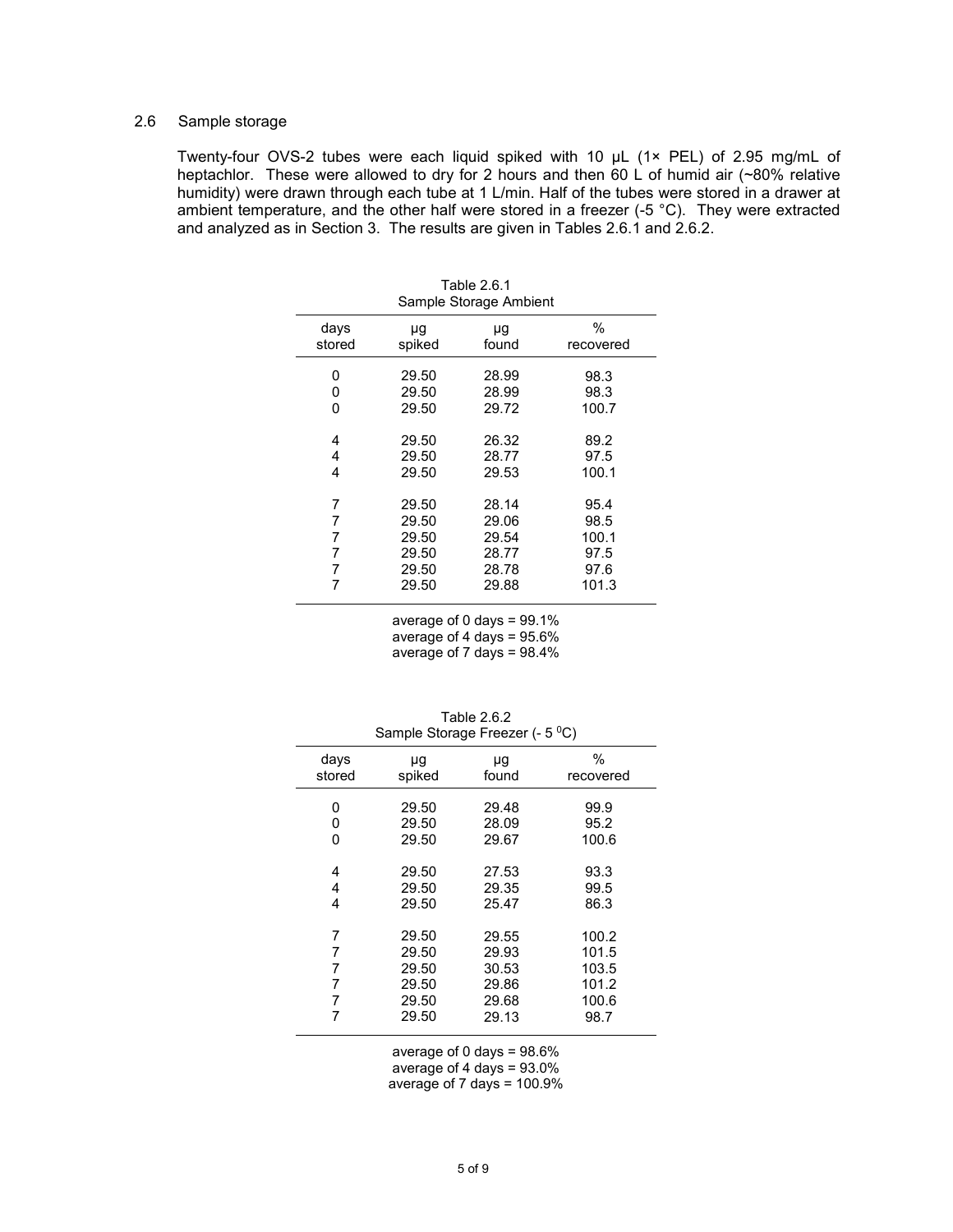- 2.7 Recommended air volume and sampling rate
	- 2.7.1 The recommended air volume is 60 L.
	- 2.7.2 The recommended flow rate is 1.0 L/min.
- 2.8 Interferences (sampling)

It is not known if any compounds will interfere with the collection of heptachlor. Any suspected interferences should be reported to the laboratory.

- 2.9 Safety precautions (sampling)
	- 2.9.1 Attach the sampling equipment in such a manner that it will not interfere with work performance or employee safety.
	- 2.9.2 Follow all safety practices that apply to the work area being sampled.
- 3 Analytical Procedure
	- 3.1 Apparatus
		- 3.1.1 A balance capable of weighing to the nearest tenth of a milligram. A Mettler HL52 balance was used in this evaluation.
		- 3.1.2 A mechanical shaker.
		- 3.1.3 A GC equipped with an ECD. A Hewlett Packard (HP) 5890 equipped with an autosampler was used in this evaluation.
		- 3.1.4 A GC column capable of separating heptachlor from any interference. A 45-m × 0.25 mm i.d. (0.25 µm df SE-54) capillary column was used in this evaluation.
		- 3.1.5 An electronic integrator or some other suitable means for measuring detector response. The Hewlett-Packard 3357 Laboratory Data System was used in this evaluation.
		- 3.1.6 Volumetric flasks and pipets.
		- 3.1.7 Vials, 2-mL and 4-mL.

#### 3.2 Reagents

- 3.2.1 Toluene, reagent grade.
- 3.2.2 Heptachlor, reagent grade. A standard obtained from EPA (EPA # 3860, 99.8% purity) was used in this evaluation...
- 3.3 Standard preparation

Prepare stock standards by adding toluene to preweighed amounts of heptachlor. Prepare working range standards by diluting stock standards with toluene. Store stock and working standards in a freezer.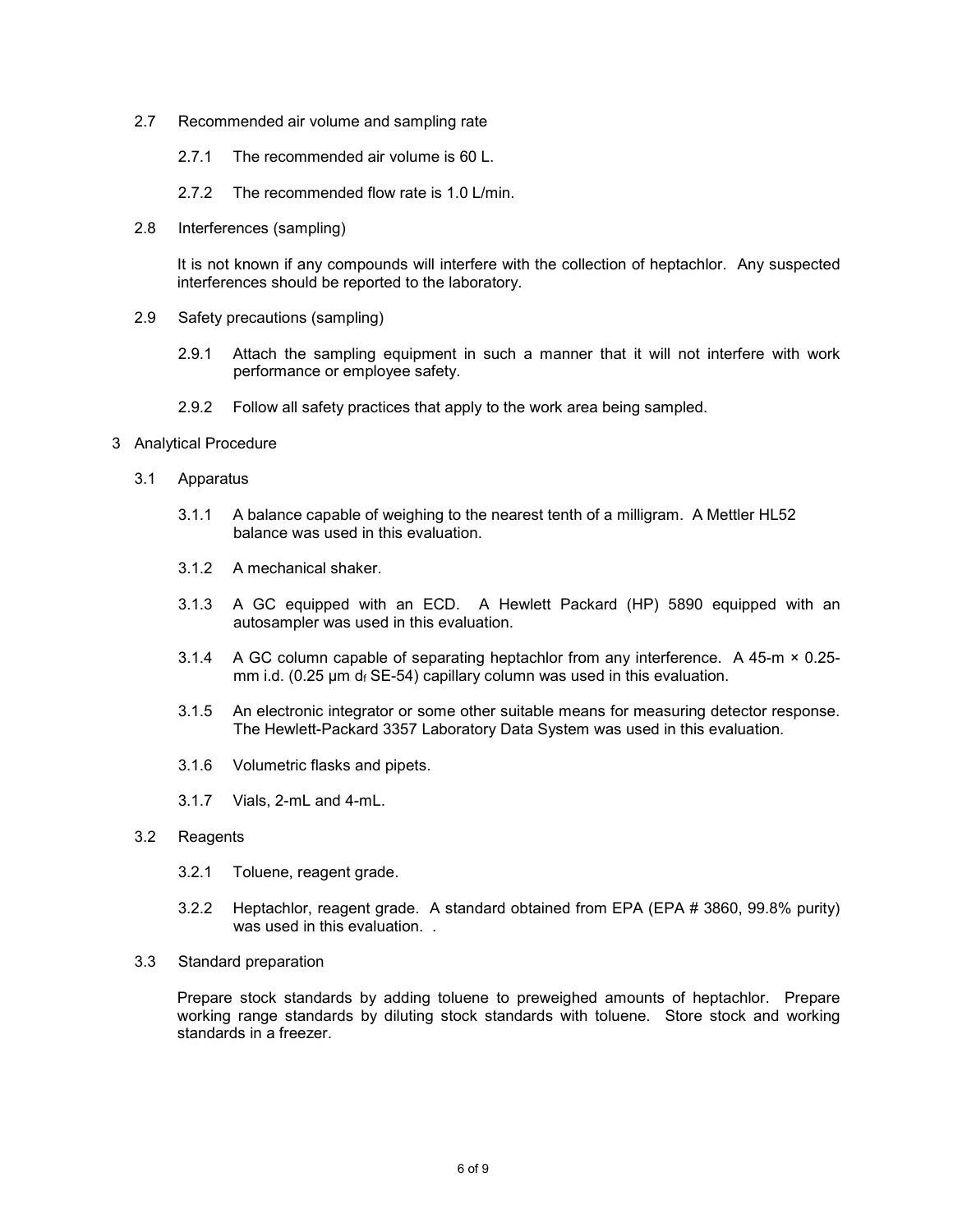- 3.4 Sample preparation
	- 3.4.1 Transfer the 13-mm glass fiber filter and the 270 mg sampling section of the tube to a 4 mL vial. Place the first foam plug and the 140 mg backup section in a separate 4-mL vial. A small glass funnel can be used to facilitate the transfer of the adsorbent. Discard the rear foam plug. Do not discard the glass sampling tube; it can be reused.
	- 3.4.2 Add 4.0 mL of toluene to each vial and seal with a PTFE-lined cap.
	- 3.4.3 Shake the vials for 30 minutes on a mechanical shaker.
	- 3.4.4 If necessary, transfer the samples to 2-mL vials for use on an HP autosampler.

#### 3.5 Analysis

3.5.1 Instrument conditions

| Column:                               | 45-m × 0.25-mm i.d., (0.25 µm df SE-54)    |
|---------------------------------------|--------------------------------------------|
| Injector temperature:                 | 250 °C                                     |
| Column temperature:                   | 230 °C                                     |
| Detector temperature:                 | 300 °C                                     |
| Gas flows:<br>Column:<br>ECD make up: | 2.14 mL/min hydrogen<br>20 mL/min nitrogen |
| Injection volume:                     | $1 \mu L$                                  |
| Split ratio:                          | 17:1                                       |
| Retention time:                       | 6.75 min                                   |

- 3.5.2 Chromatogram (Figure 2.)
- 3.6 Interferences (analytical)
	- 3.6.1 Any collected compound having a similar retention time to that of the analyte is a potential interference.
	- 3.6.2 GC conditions may generally be varied to circumvent interferences.
	- 3.6.3 Retention time on a single column is not proof of chemical identity. Analysis by an alternate GC column, high performance liquid chromatography (HPLC) and confirmation by mass spectrometry are additional means of identification.
- 3.7 Calculations
	- 3.7.1 Construct a calibration curve by plotting detector response versus standard concentration (µg/mL) of heptachlor.
	- 3.7.2 Determine the µg/mL of heptachlor in both sections of each sample and blank from the calibration curve.
	- 3.7.3 Blank correct each sample by subtracting the µg/mL found in each section of the blank from the µg/mL found in the corresponding sections of the sample and then add the two sample sections together.
	- 3.7.4 Determine the air concentration by using the following formula.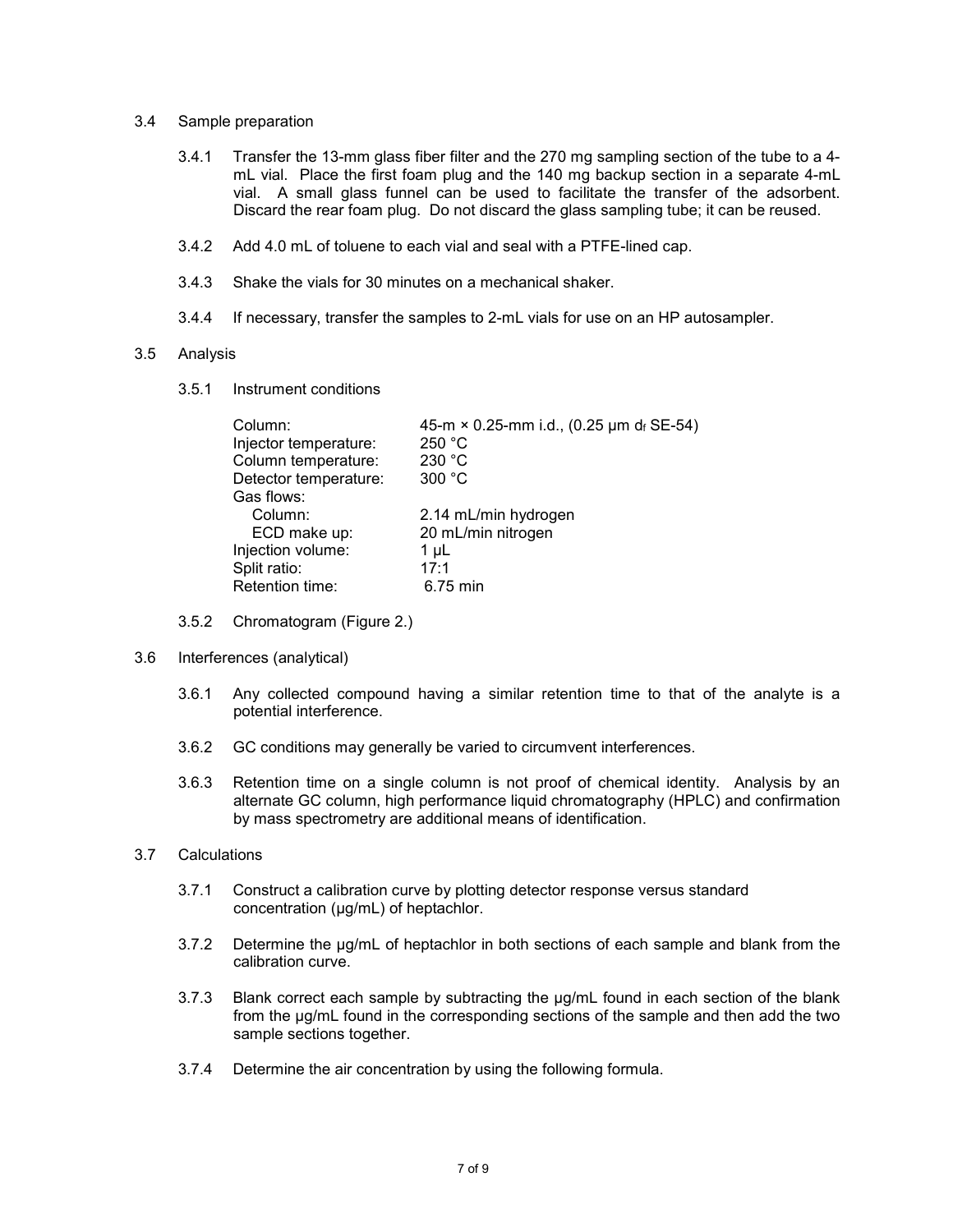$(\mu g$  / mL, blank corrected) (desorption volume, mL) (*air volume, L*)(*desorption efficiency , decimal*) *mg* /  $m^3 = \frac{(\mu g / mL, blank\ correct) (\text{desorption volume}, mL)}{(\text{size velocity, efficiency, density)}}$ 

- 3.8 Safety precautions (analytical)
	- 3.8.1 Avoid skin contact and air exposure to heptachlor.
	- 3.8.2 Avoid skin contact with all solvents.
	- 3.8.3 Wear safety glasses at all times.
- 4 Recommendation for Further Study

This method should be fully validated.



Figure 1 OVS-2 Sampling Device



Figure 2 Chromatogram of Heptachlor